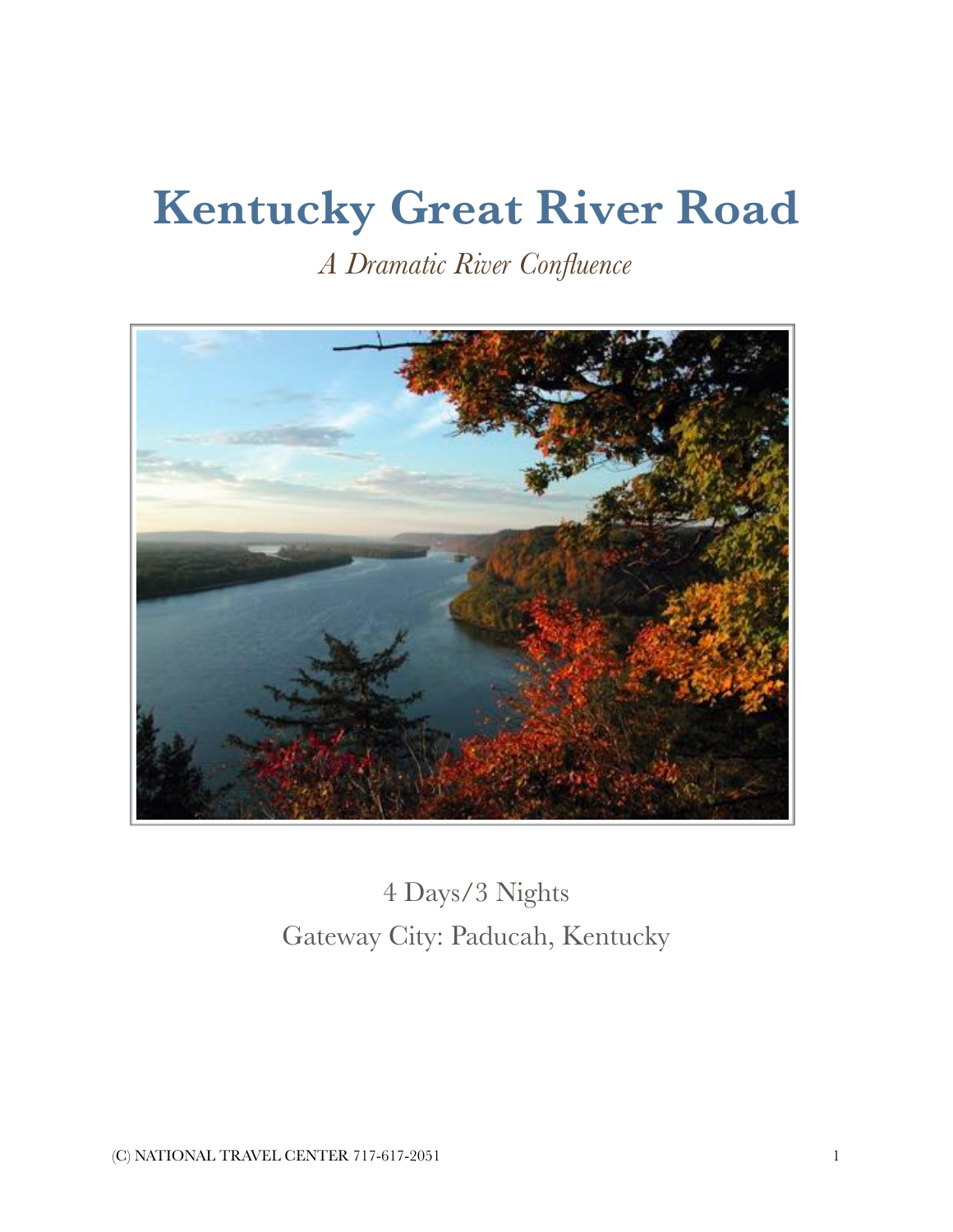

When the Mississippi River begins in Minnesota, it is quiet, calm, and not much more than an everyday brook. Quickly beginning its journey southward, the river gains strength as it loses elevation, reaching Kentucky at a dramatic confluence with the Ohio. Transformed into the Mighty Mississippi, the river slices through the country, dividing east from west, at the geographic boundaries of the river towns that dot its course. Yet, the river's influence runs deeper than mere lines on a map. To be an American river town on this route is to maintain a link to the country's most influential events. These ties can be seen at every turn along the Kentucky Great River Road, a picturesque route that parallels the Mississippi River as it flows nearly 50 miles against the western border of Kentucky. From their perch along the jagged river bluffs, this collection of small but vital towns have witnessed some of the most important moments in American history, from 13th century Mississippian archeological sites to crucial battlegrounds of the American Revolutionary and Civil Wars. Great rivers tell great stories, and no tale is more intriguing than the one told along the Kentucky Great River Road.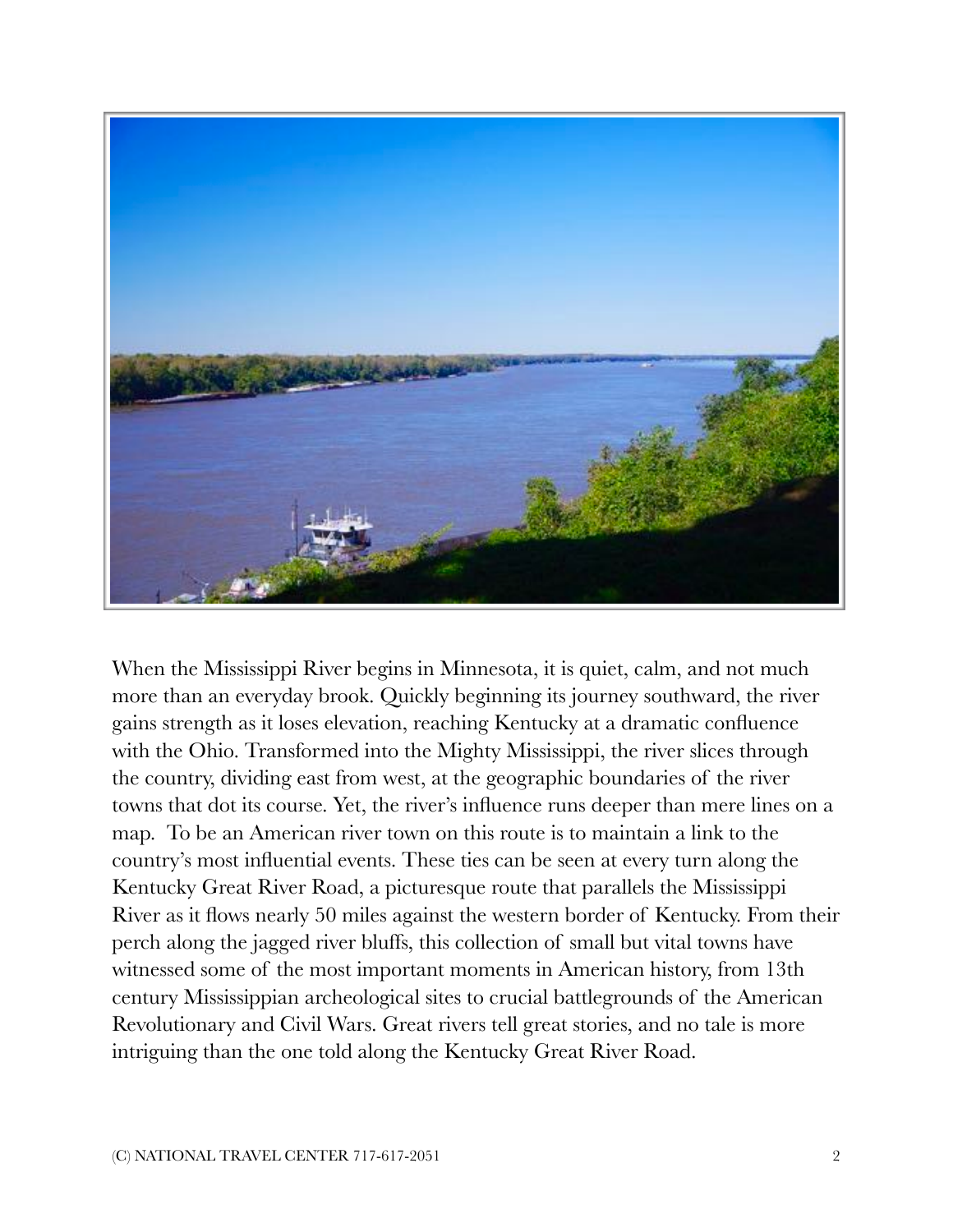

#### **Touring the Byway**

We recommend starting your journey in Paducah, a historic river town that sits at the confluence of the Ohio and Tennessee Rivers. Take a stroll along a mural decorated riverfront flood wall, visit one of the world's top quilt displays at the National Quilt Museum, and experience the Paducah of the past at the William Clark Market House Museum before spending the evening in a  $19<sup>th</sup>$  century redbrick hotel.

On Day Two, see how many birds you can spot at the Ballard and Boatwright Wildlife Management Areas before heading to Wickliffe where you can explore the fascinating Wickliffe Mounds excavation site and Fort Jefferson, a Revolutionary War garrison. Continue to Columbus, where a quiet lodge overlooking the Mississippi will be your night's accommodations. The epic Mississippi River views continue on Day Three as you traverse the grounds of Columbus-Belmont State Park and marvel at the architecture of the Carnegie Library Museum and Fulton County Courthouse. After riding the Dorena Hickman Toll Ferry, travel to Fulton, the southernmost point of your drive, for a relaxing evening in a historic hotel.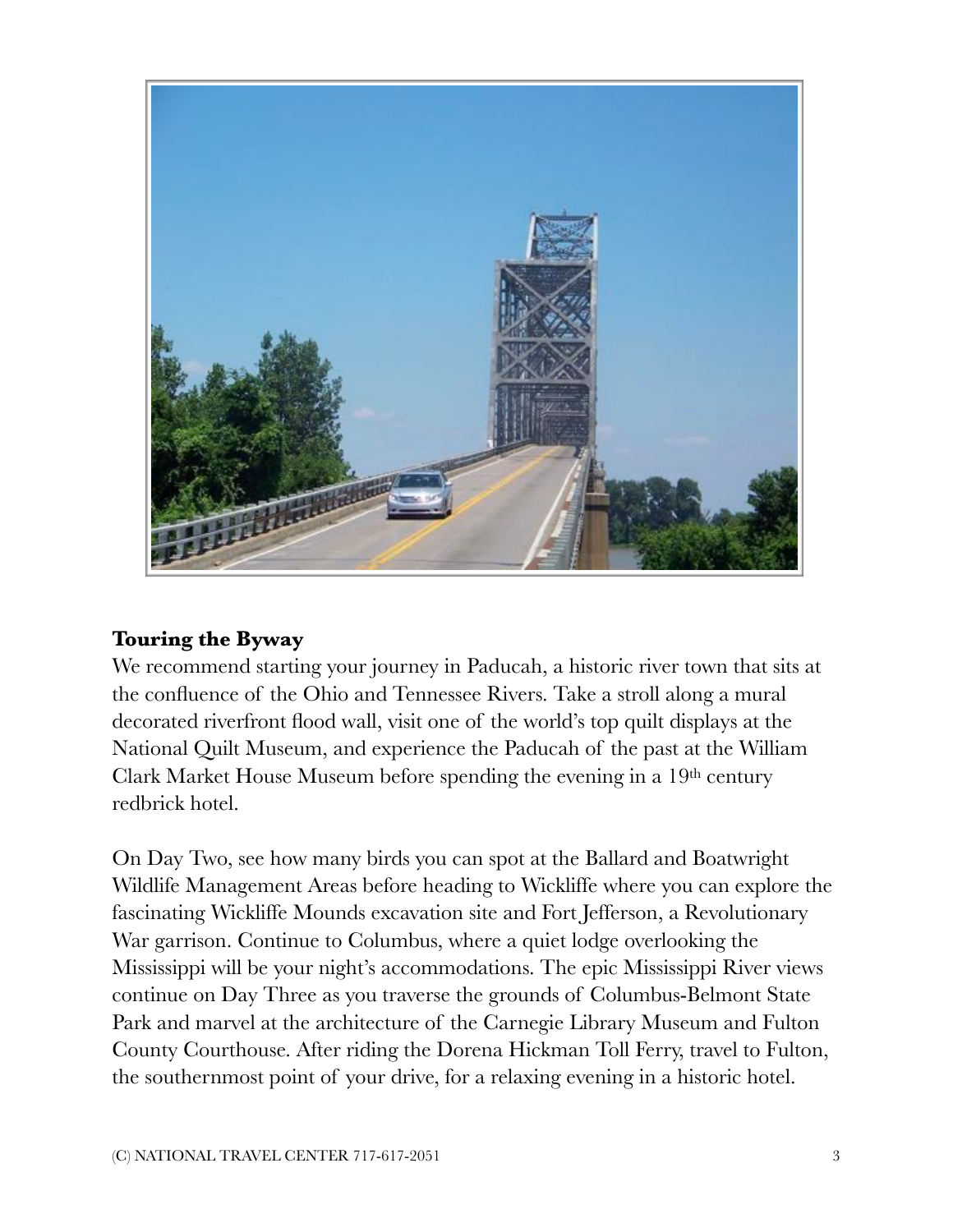Enjoy a leisurely drive back to Paducah on Day Four and pause in Clinton to admire the historic Hickman County Courthouse. Stay on KY-51and KY-62 to complete your loop on Kentucky's Great River Road.

From there, we wish you a safe passage if you're continuing your journey on the Great River Road or another Kentucky Scenic Byway, or a safe and pleasant journey home.

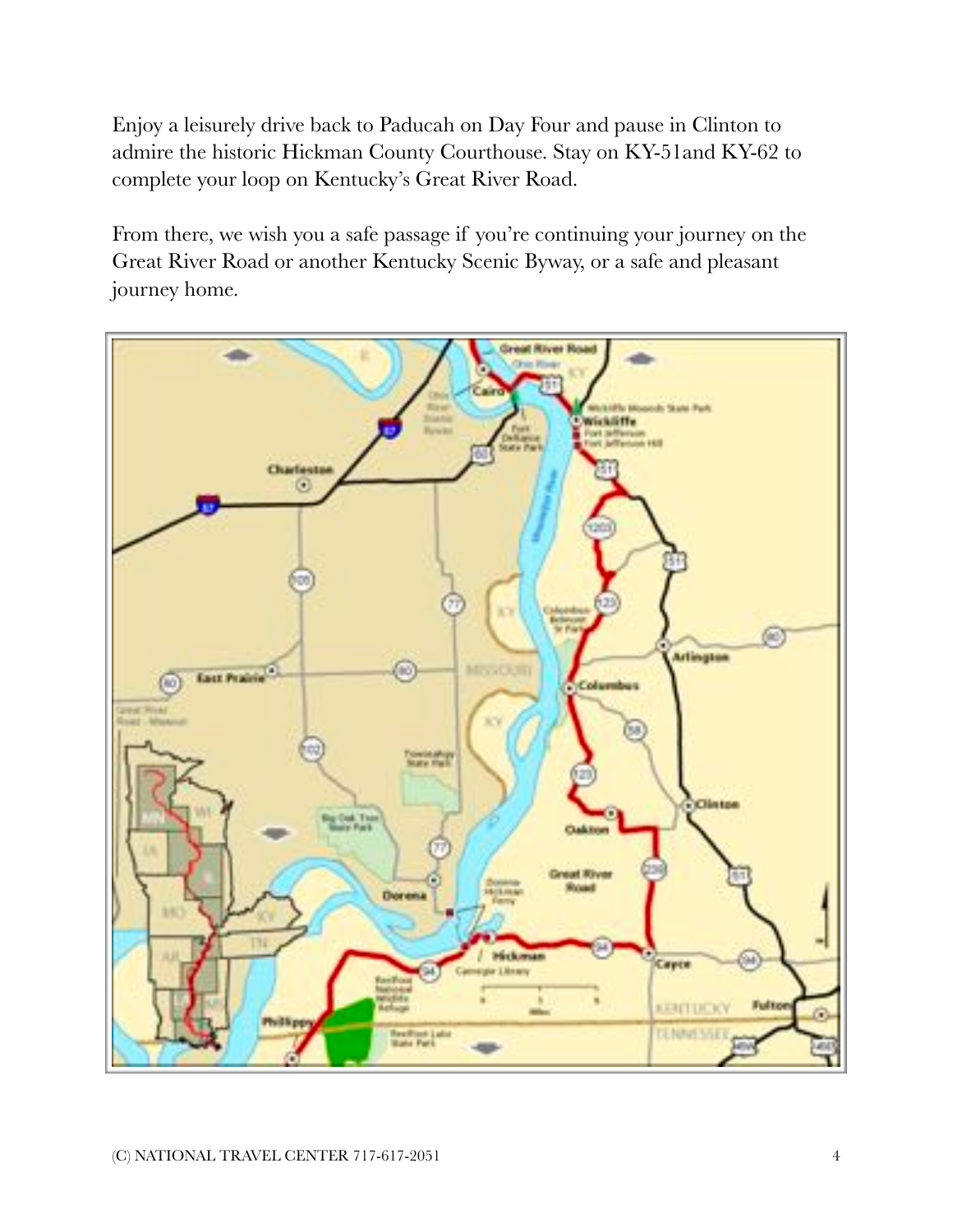# DAY ONE



#### **Paducah**

Founded in 1827 by William Clark of the famed Lewis and Clark expedition, he changed the town's name from Pekin to Paducah after the Comanche people of the western plains. By the mid-1800's, it was an important hub for the Illinois Central Railroad and later, the site of the Battle of Paducah, a crucial moment of the Civil War. With more historical markers per capita than any other Kentucky town and as the point where the Ohio and Tennessee Rivers join in confluence, Paducah's ties to the river and its history are on display throughout.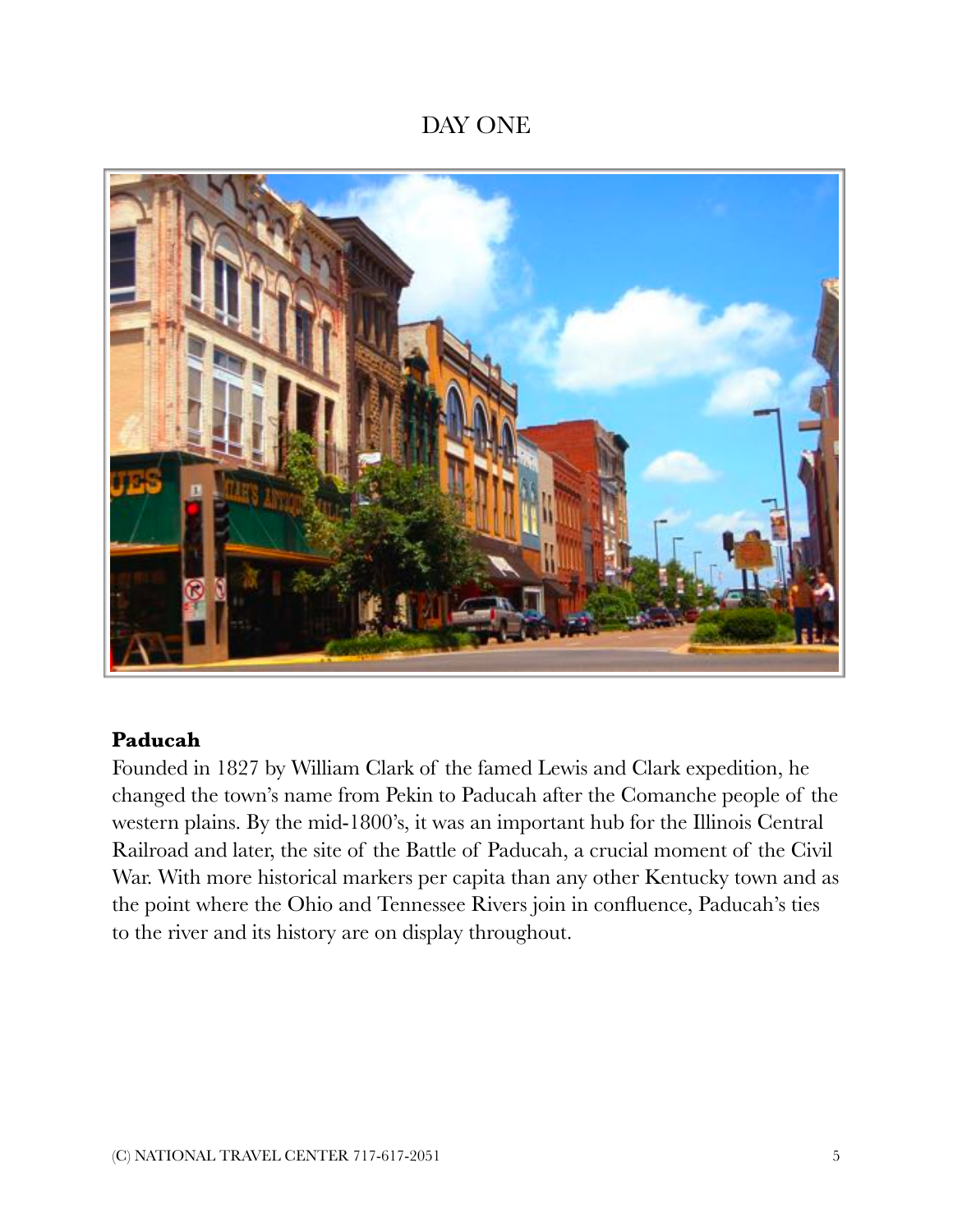# **The National Quilt Museum**

A major destination for quilting and fiber art enthusiasts, this unique museum showcases one of the world's top quilt displays. Exhibits include a rotating selection from their permanent collection of over 600 quilts and other pieces of quilt and fiber art. Also available are workshops, youth challenges, and other educational programs that celebrate and advance the work of today's quilters by bringing it to audiences that have previously not experienced the art form. 215 Jefferson St, Paducah, KY 42001, 270-442-8856 Annually M-Sa 10AM-5PM,

Sundays March-Nov 1PM-5PM, Adults \$12.

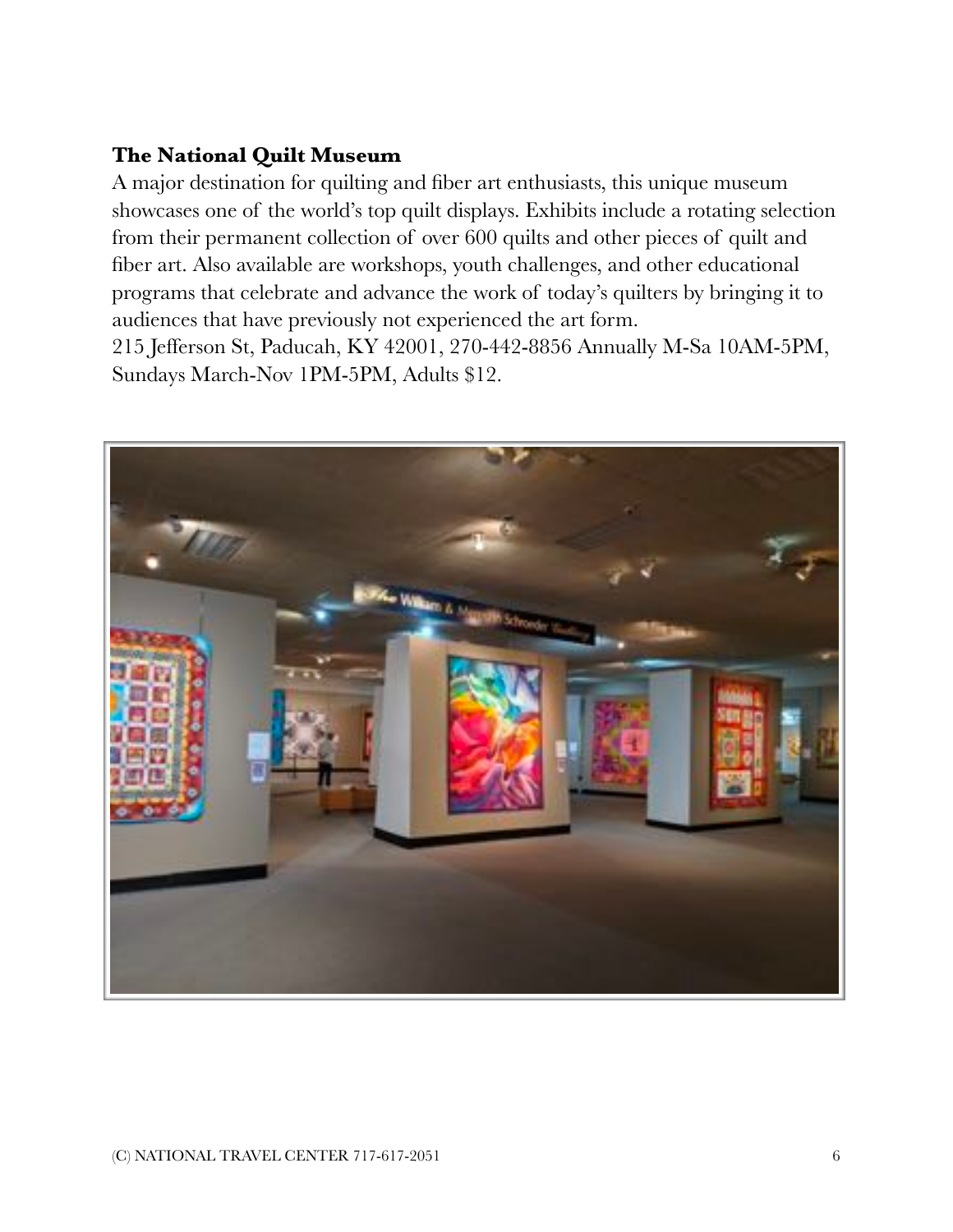## **Paducah Riverfront and Wall to Wall Murals**

Sitting at the confluence of the Ohio and Tennessee Rivers, Paducah's historic flood wall is so beautifully decorated with 20 murals depicting the city's rich and colorful history that it earned the designation of a UNESCO Creative City. Painted by the renowned Dafford Mural Team, the murals are set in chronological order beginning with early Native heritage to present-day river activities. The mural walk runs along Water Street, from Broadway south to Kentucky Avenue.

#### **William Clark Market House Museum**

Experience the Paducah of the past at this historic 1905 market house museum. Exhibits on display include the ornate gingerbread woodwork interior of the 1877 Paducah List Drug Store, a life-sized state of American statesman Henry Clay, an Interactive Timeline that looks at Paducah's history from the settlers to the first American Quilter's Association show, and digital scans from the museum's Historical Archives Photo Gallery.

121 Market House Square, Paducah, KY 42001, 270-443-7759 March-Dec 15 Th-Sa 10AM-4PM.

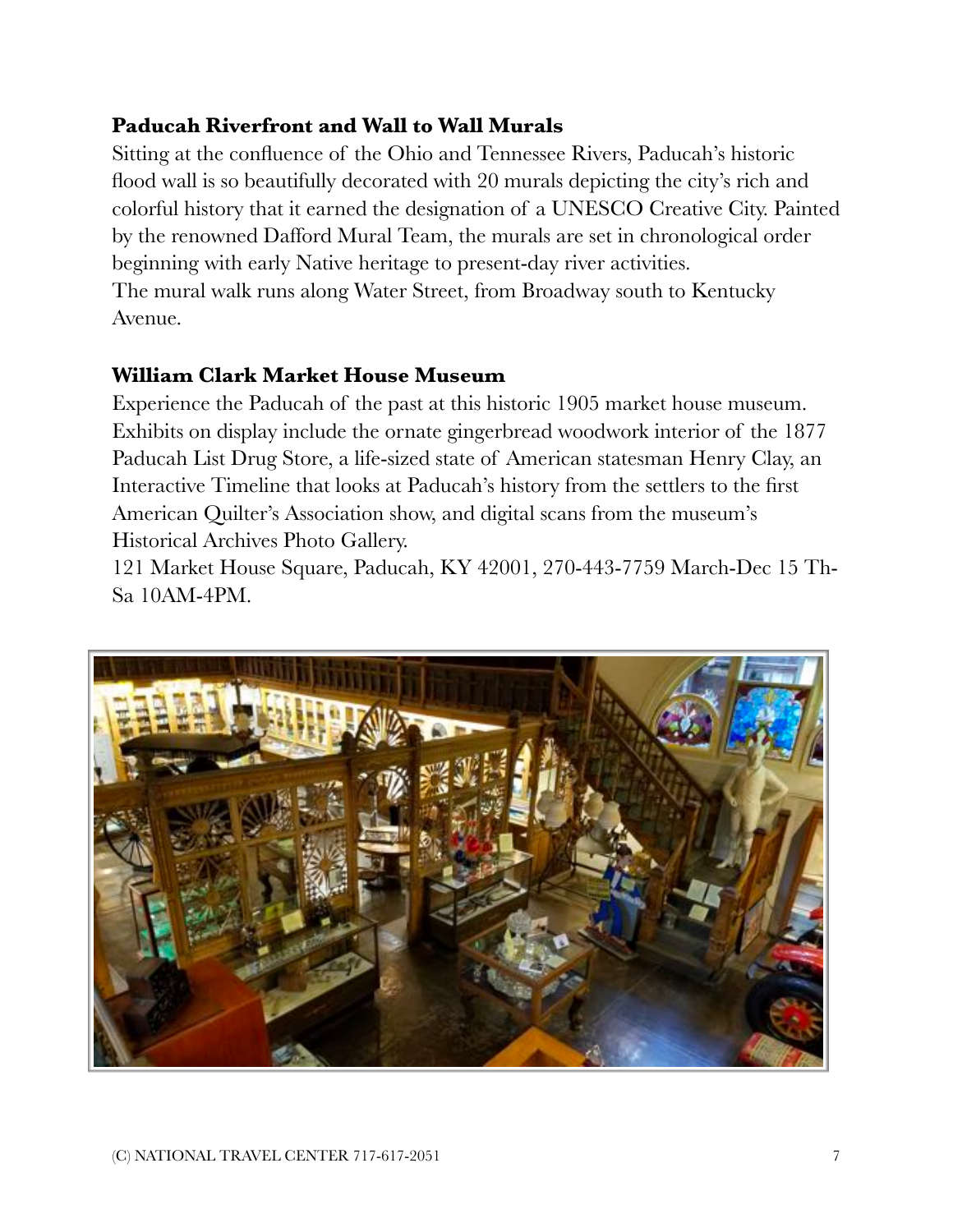

#### **Destination Distinctive Accommodations**

**The 1857 Hotel** 210 Kentucky Ave, Paducah, KY 42001, 270-933-1857 This boutique property in a 19th century redbrick building blends modern design and historic architecture and offers free Wi-Fi, an on-site bar., and regularly scheduled entertainment.

#### **Destination Distinctive Dining**

**Max's Brick Oven Cafe** 112 Market House Square, Paducah, KY 42001, 270-575-3473 Enjoy casual dining with an accent! A large menu includes wood-fired pizzas, pastas, and steaks. **the freight house** 330 S 3rd St # 102, Paducah, KY 42003, 270-908-0006 Seasonal New American cuisine in a historic railroad depot served alongside local spirits and craft beer.

#### **Destination Distinctive Retail**

**Troutt Old Time General Store and Market** 433 N 4th St, Paducah, KY 42001, 270-443-0858 Quaint market with handcrafted and locally made collectibles, a large selection of antique and vintage pieces, and a delicious onsite bakery and deli.

**The Farmhouse** 1939 Kentucky Ave, Paducah, KY 42003, 270-415-5075 Local and handmade gifts, natural body care products, jewelry, home decor items, and a full espresso bar.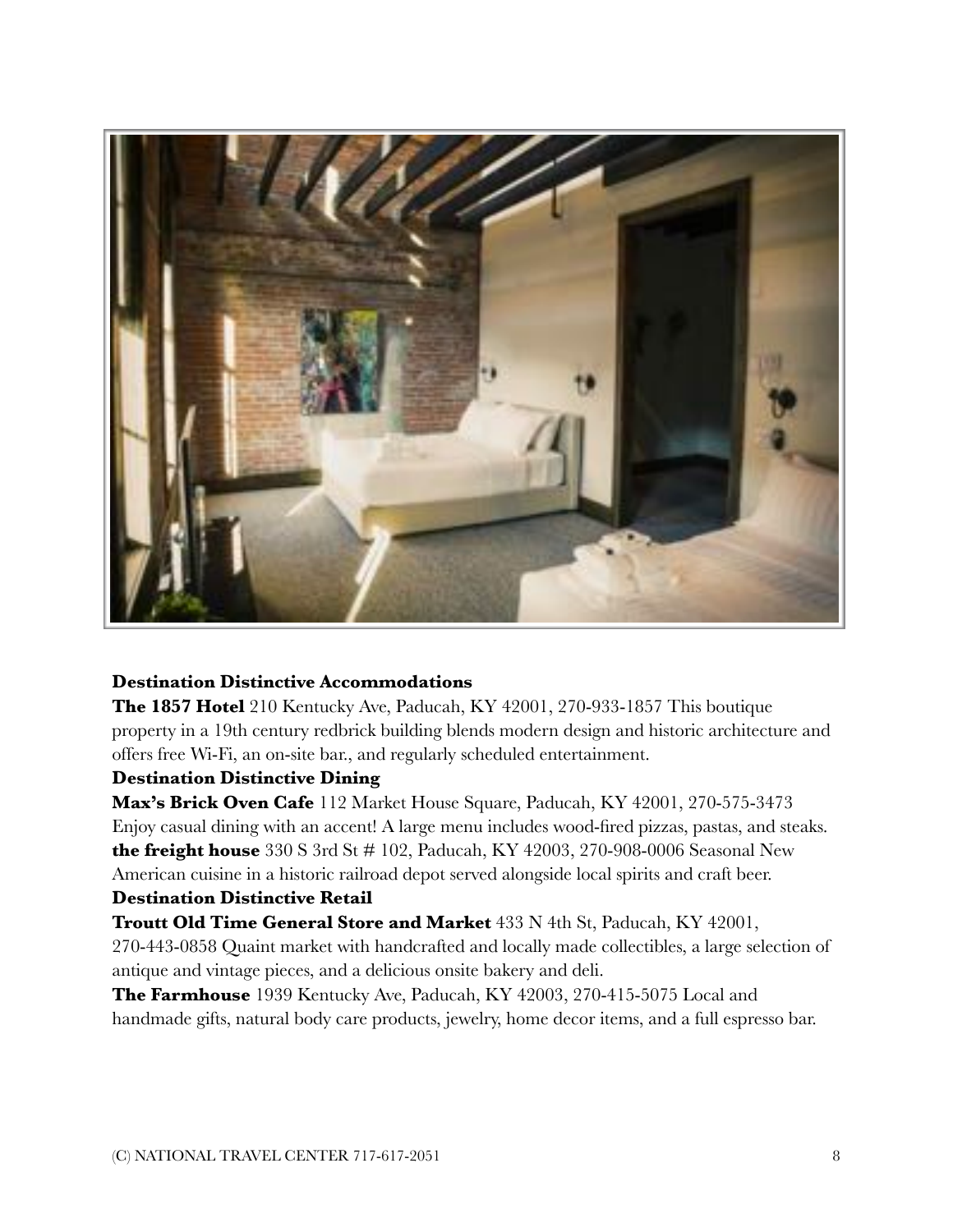# DAY TWO



#### **Ballard and Boatwright Wildlife Management Areas**

As two adjoining Wildlife Management Areas at the confluence of the Mississippi and Ohio Rivers, Ballard and Boatwright together encompass over 16,000 ecologically diverse acres of bottomland hardwoods, oxbow lakes, grasslands, tupelo and cypress swamps, and agricultural fields. They sit on the Mississippi River floodplain, whose rich ecosystem is a wintering habitat for migratory waterfowl and a haven for wildlife like deer, wild turkey, forbearers, and nesting bald eagles. Boatwright WMA includes Swan Lake, Kentucky's largest natural lake, while Ballard WMA features 25 miles of maintained gravel roads and a 2 mile driving loop that provides access to elevated viewing platforms and a Goose Trap Slough photography blind. Maps and information available at the Ballard office. 864 Wildlife Lodge Rd, La Center, KY 42056, 270-224-2244 M-F 7AM-3:30pm.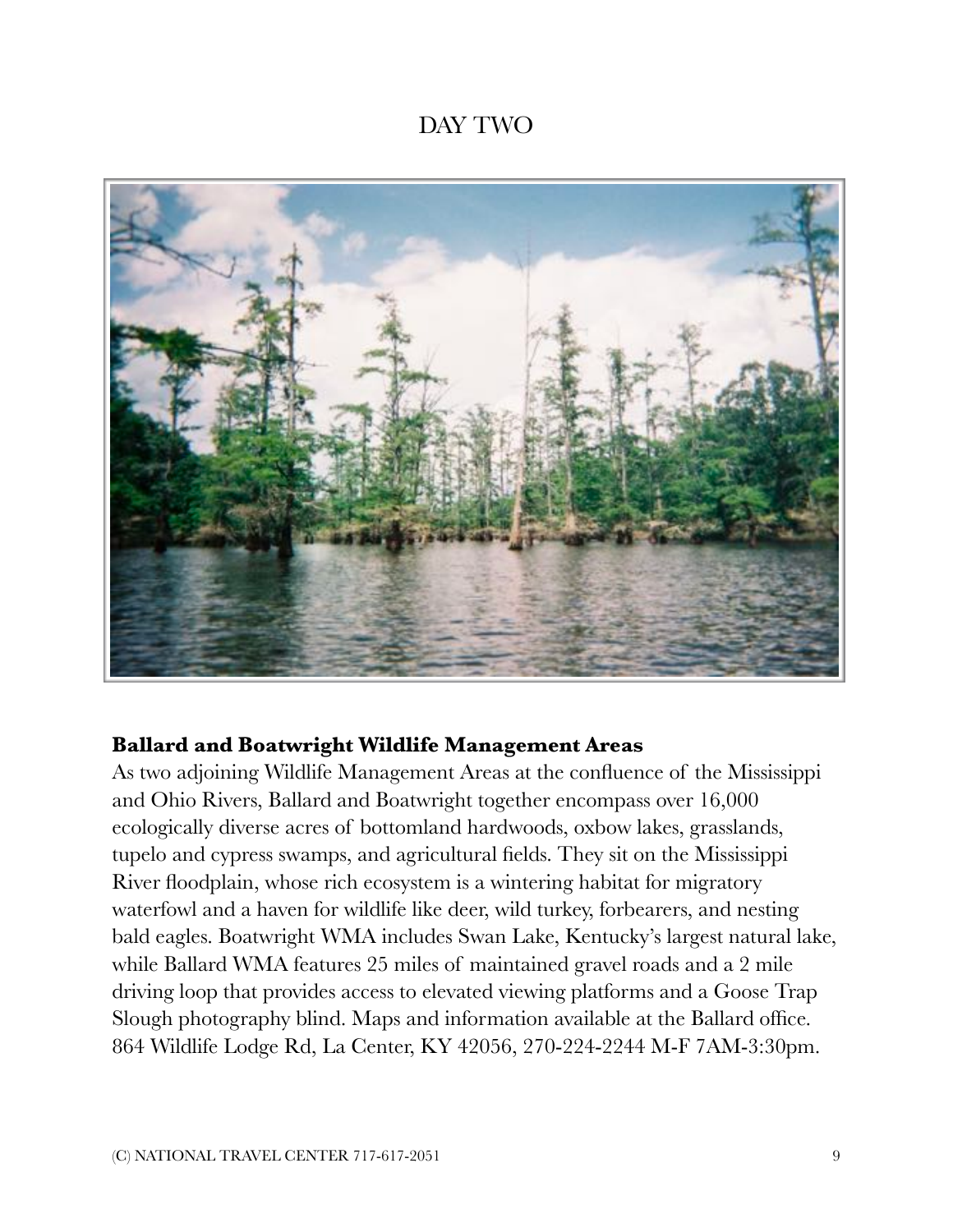# **Wickliffe**

Welcome to the birthplace of the mighty Mississippi! While the river does begin hundreds of miles to the north, it does not gain its power until it is joined by the Ohio River at Wickliffe. Named for Confederate officer Colonel Charles A. Wickliffe, this city also serves as the industrial link from Kentucky to Missouri and Illinois and offers world-class hunting and fishing opportunities at every turn.

## **Wickliffe Mounds State Historic Site**

Discover life along the river as it was lived 900 years ago at the archeological site of a prehistoric Native American village of the Mississippian mound builders. Occupied from about 1100 CE to 1350 CE, the village was a complex settlement of permanent houses and earthen mounds positioned around a central plaza. The Ceremonial, Chief 's, and Burial Mounds can be seen on an Archeology Walking Trail. Exhibits at the museum interpret the Mississippian culture and showcase the history of the site through an excavated mound, a mural scene of the prehistoric village and site artifacts and stone tools. The Welcome Center also offers picnic tables, a gift shop, maps and information pamphlets, and access to a 200-yard looping woodland trail.

94 Green St, Wickliffe, KY 42087, 270-335-3681 April-Nov W-Su 9AM-5PM, Dec W-Sa 10AM-4PM, Adults \$6.

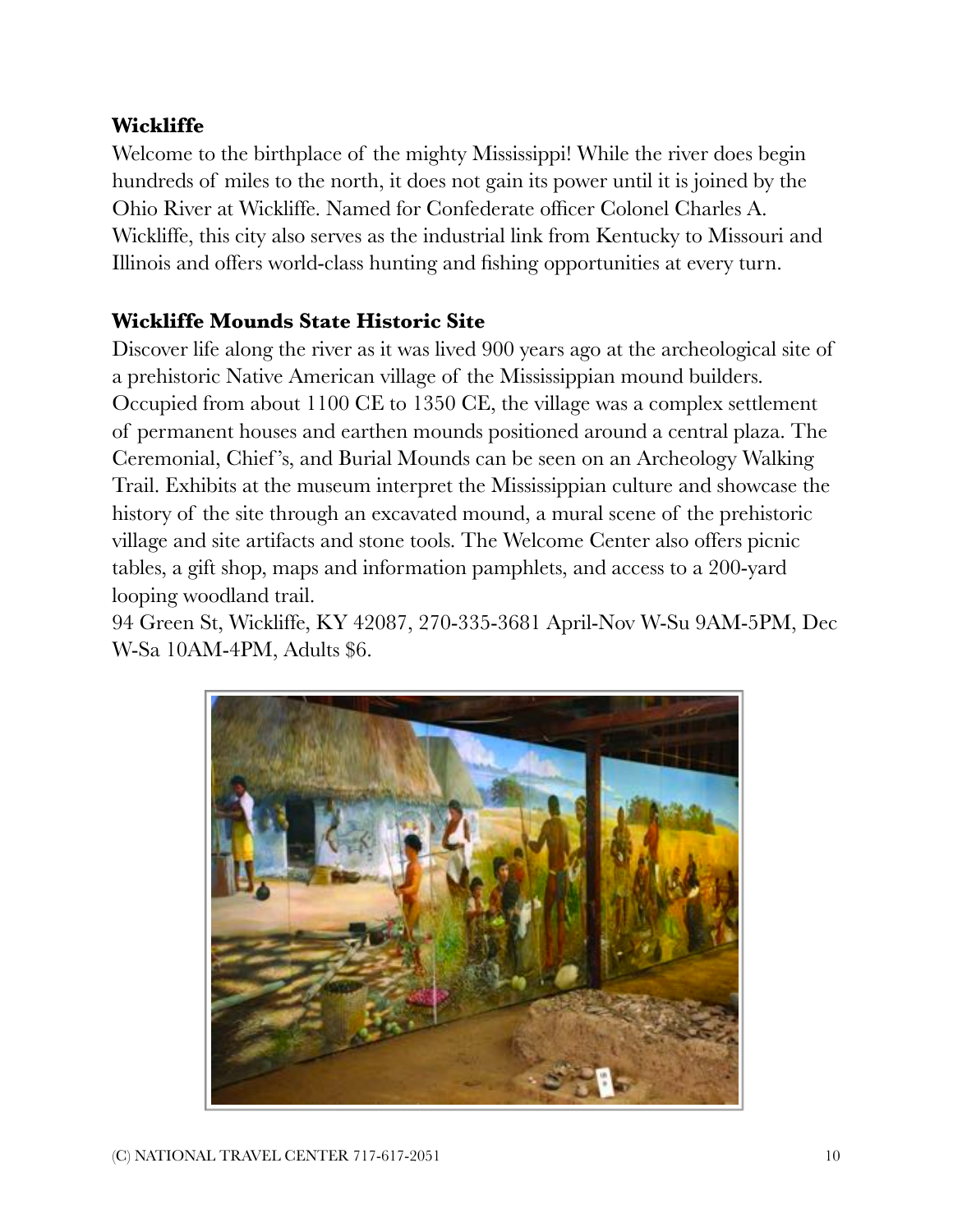## **Ballard County Courthouse**

Finished in 1905 and designed by architect Jerome B. Legg, this impressive county courthouse was made to replace nearby Blandville's court house that burned down 20 years prior. Note the octagonal cupola on top and the ionic porticos over three of the entrances.

132 4th St, Wickliffe, KY 42087, 270-335-5168 M-F 8AM-4PM.

#### **Fort Jefferson Hill Park and Memorial Cross**

In 1780, Revolutionary War General George Rogers Clark established For Jefferson to protect the then-western boundary of the United States from attack. It was abandoned in 1781 but then later used as a Union Army supply post during the Civil War. A paved walking trail leads to a 95-foot memorial cross that sits atop a bluff overlooking the confluence of the Ohio and Mississippi Rivers, and from here, visitors can view three states at once - Kentucky, Missouri, and Illinois. Fort Jefferson Hill Road Wickliffe KY 42087, 270-705-0506 Daily 5AM-7PM.

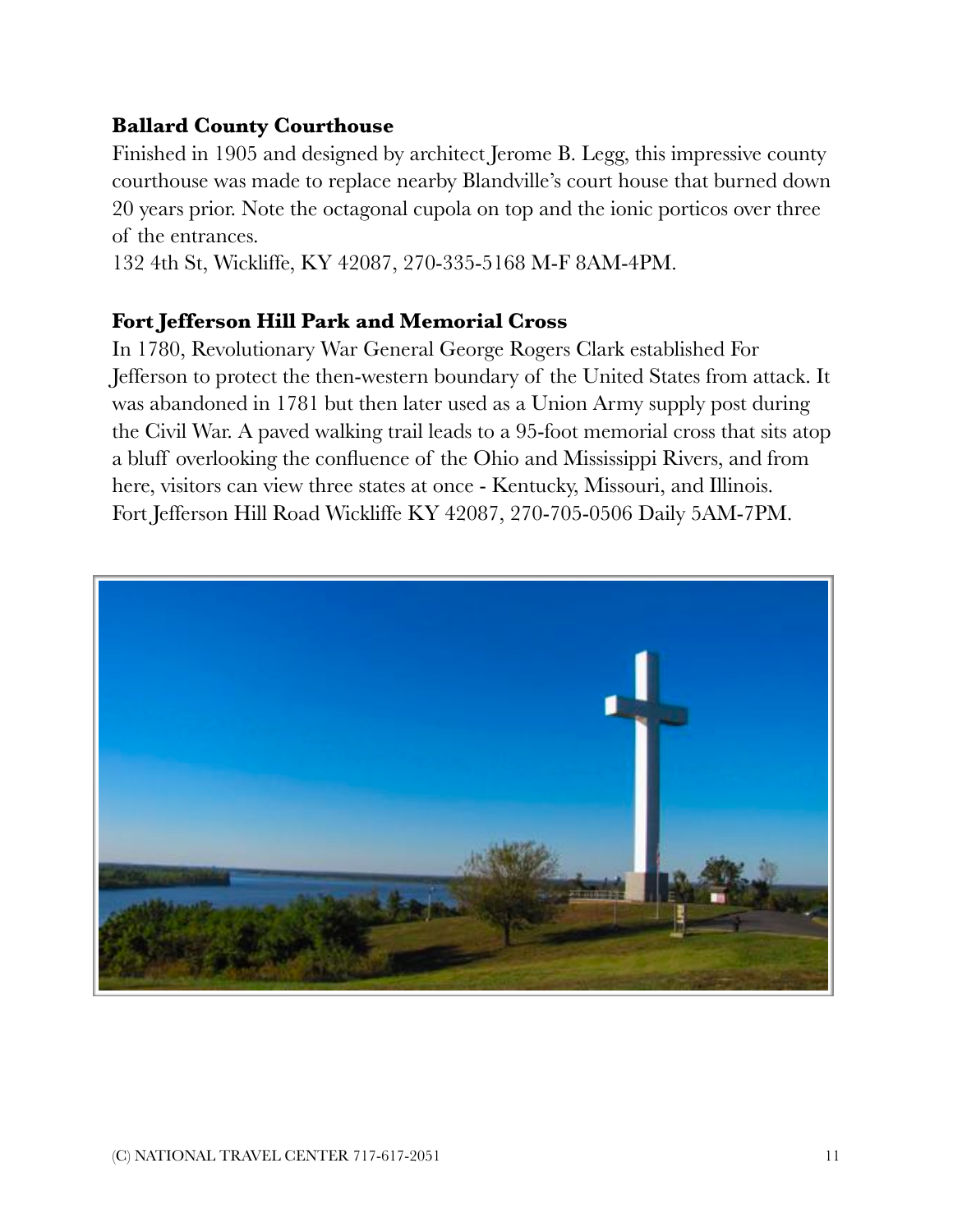

#### **Destination Distinctive Accommodations**

**Iron Banks Lodge** 11217 KY-58 West, Columbus, KY 42032, 270-677-4483 Sitting high above the banks of the Mississippi, this quiet and comfortable lodge provides a view as grand as the hotel itself.

#### **Destination Distinctive Dining**

**Jen's Place** 35 E Hoover Pkwy, Columbus, KY 42032, 270-677-2942 Family-friendly restaurant offering good down home Southern cooking for breakfast, lunch, and dinner.

**Beards and Roses,** 140 West Hoover Parkway, Columbus, KY 42032, 270-677-2473, General store with great homemade pizzas.

**Kountry Cafe,** 105 North Washington Street, Clinton, KY 42032, 270-677-2942, Delicious breakfast and homestyle cooking.

**Beehive Cafe,** 224 North Washington Street, Clinton, KY 42032, 270-254-3075, Classic American dishes.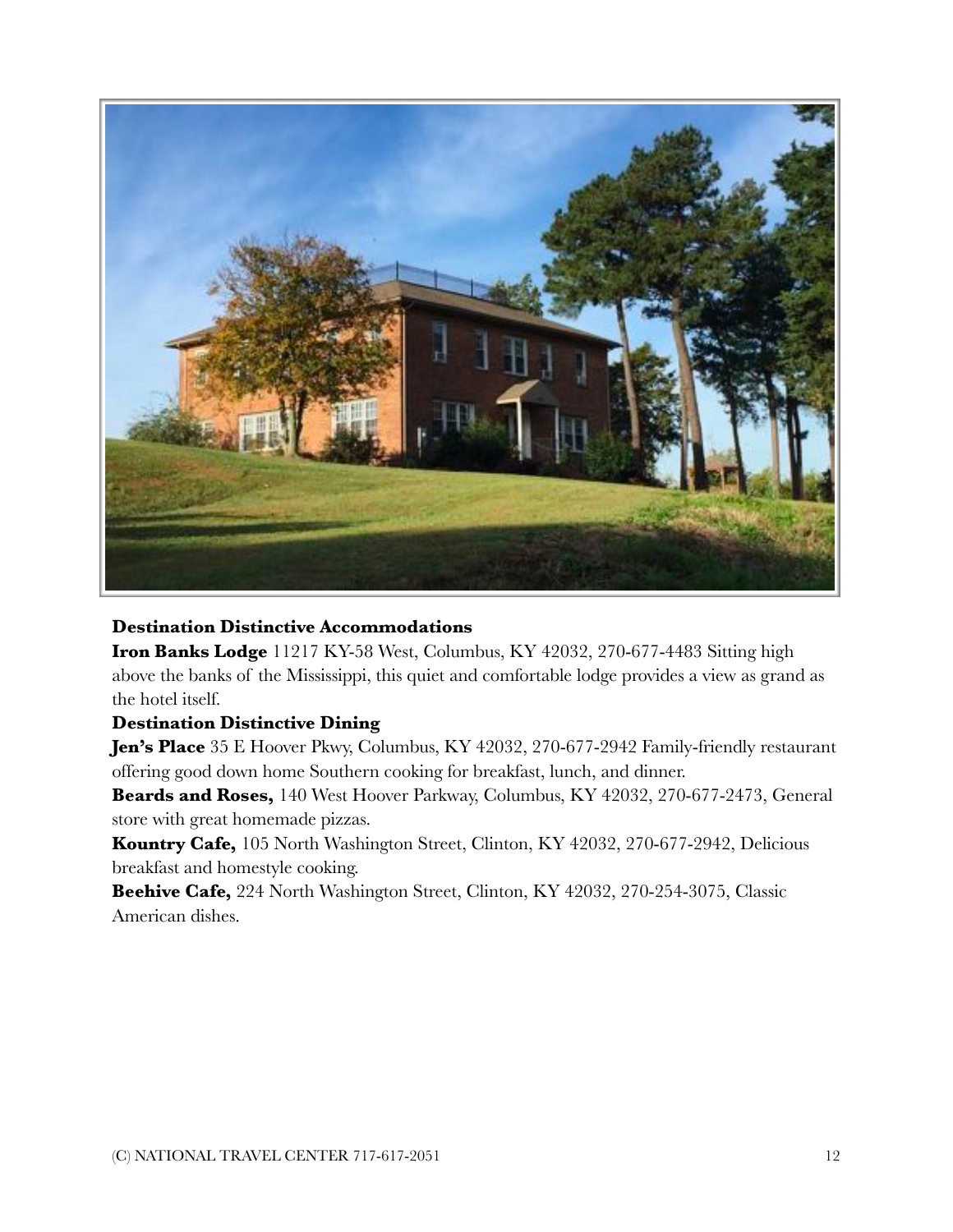# DAY THREE



#### **Columbus**

As western Kentucky's oldest town, Columbus was originally called Iron Banks due to the iron deposits from the river that caused the soil to turn red. In 1820, the city opted to change its name to honor Christopher Columbus, the Italian explorer. The area was of strategic importance during the Civil War because it was the terminus of the Mobile and Ohio Railroad, and in fact was the site of the 1861 Battle of Belmont, which caused General Grant to retreat his troops northward towards Paducah. A major flood in 1927 forced survivors to rebuild the entire town on higher ground above the floodplain where it still stands today.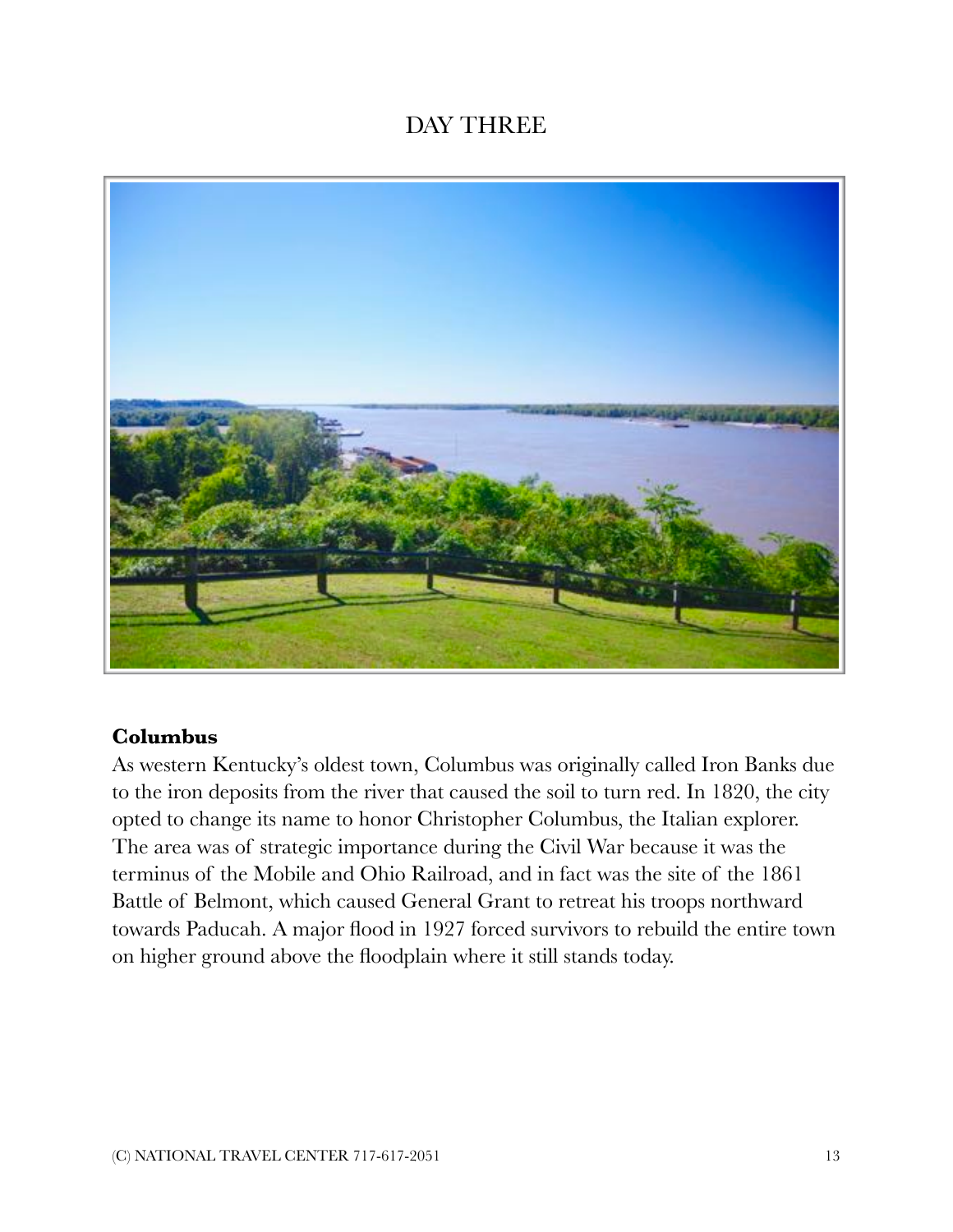## **Columbus-Belmont State Park**

When a 1927 flood prompted people to look for a new site for the town of Columbus, a Red Cross agent came across the remains of the Confederate fortifications of Fort DeRussy.. Situated on the bluffs overlooking the Mississippi River, the Civil War barricades were built to prevent Union troops from accessing the river. The area is now a 160-acre state park that showcases some of the artillery and the six-ton anchor that held the chain that stretched across the river, as well as a 2.5-mile self-guided hiking trail, campgrounds, Civil War Museum, snack bar, picnic area, gift shop, and miniature golf course.

350 Park Road, Columbus, KY 42032, 270-677-2327 April 1-Oct 15 8AM-8pm, Oct 16-May 31 8AM-Dark. Museum: Adults \$4.

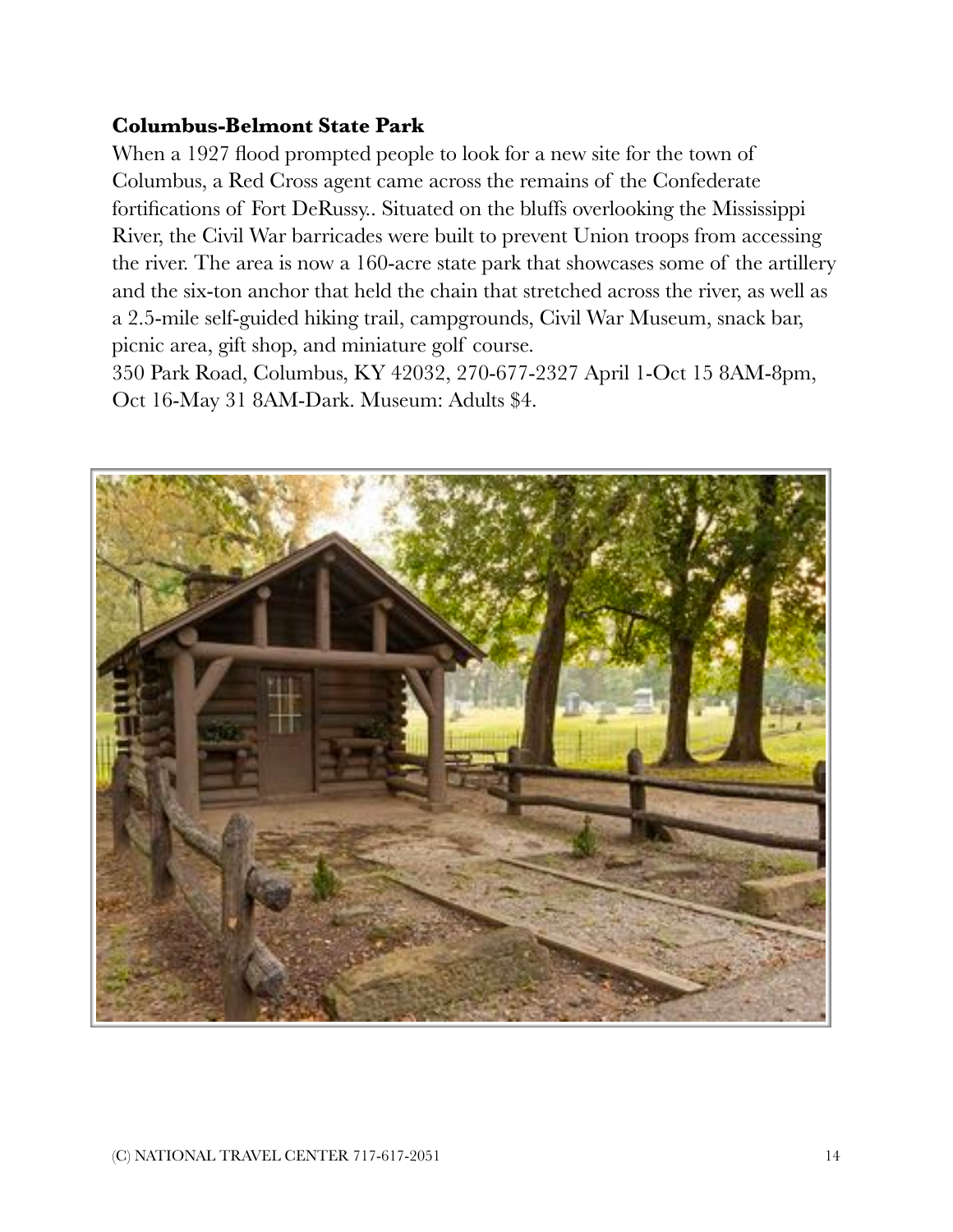

## **Hickman**

Though the town's first cabin was built in 1819 and first post office in 1830, it didn't receive the name of Hickman until G.W.L. Marr purchased much of the surrounding area in 1837and named it after his wife's maiden name. Located on five bluffs above the Mississippi River, Hickman is home to the Dorena-Hickman Ferry, one of the few remaining riverboat ferries in the United States and the only operating ferry crossing the river between Missouri and Kentucky.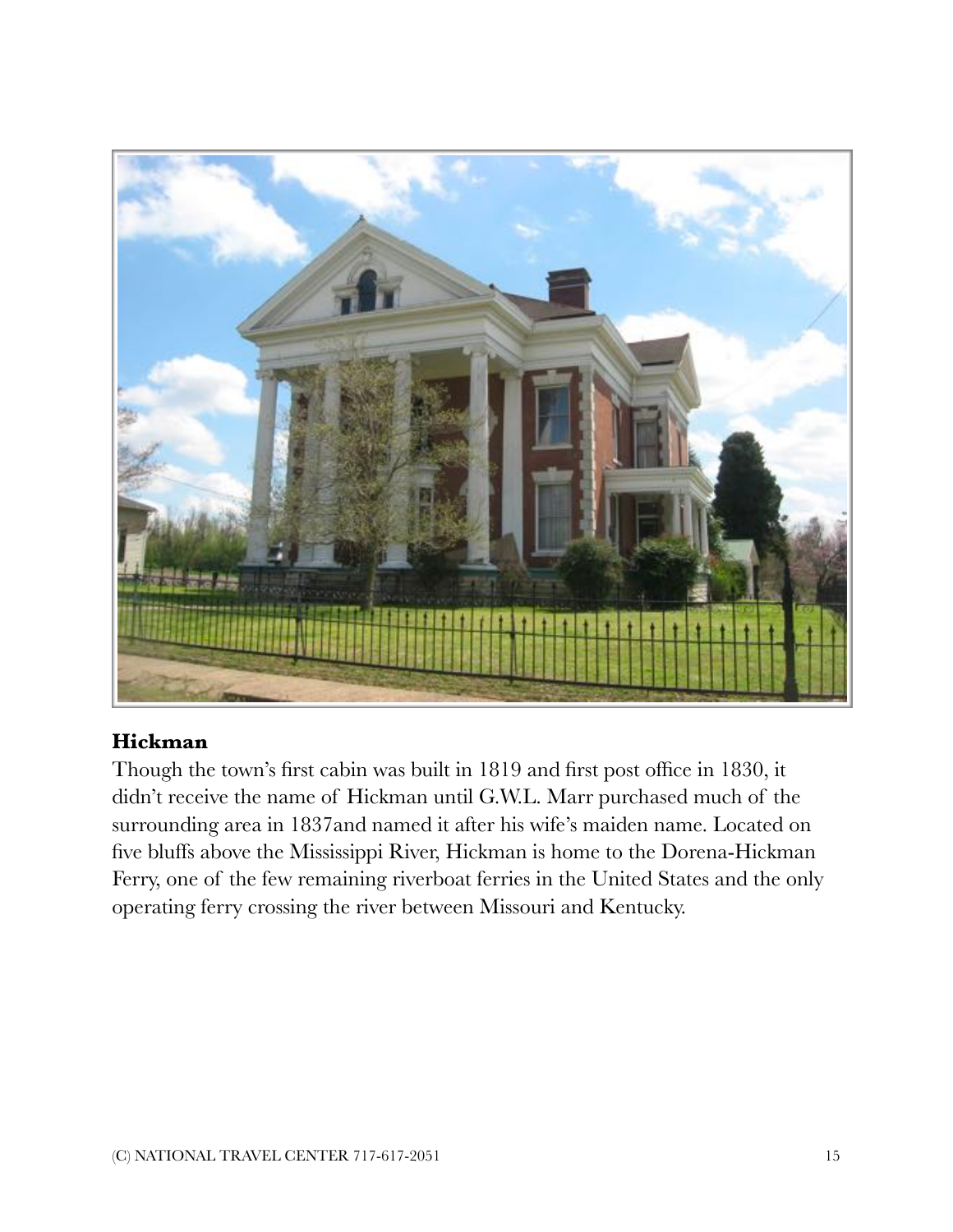# **Carnegie Library Museum**

This restored one-story brick Colonial Revival-style building was built in 1906 and listed on the National Register of Historic Places. It is located at the confluence of the Mississippi River and Bayou de Chien and provides a spectacular scenic view of Missouri and Kentucky. Resources are available for anyone looking to gather information on Mississippian Era culture, the American Civil War, and the fascinating history of river and rail transportation.

902 Moscow Ave, Hickman, KY 42050, 270-236-2464 T-F 9AM-5PM, Sa & M 9AM-12:30PM.

## **Fulton County Courthouse**

When Hickman was selected as the county seat in 1845, a small frame structure was erected to serve as the area's first courthouse. Nearly 60 years later, a second courthouse was designed by architect Frank P. Milburn and completed in 1903. Much of the original vertical tongue-in-groove wainscoting is intact, and visitors will note the building's eclectic Beaux Arts design alongside Dutch-style peaks. Two courtrooms are located in the center of the second and third stories, respectively, and the building is listed on the National Register of Historic Places. 114 East Wellington, Hickman, KY 42050, 270-236-2594 M-F 9AM-3PM.

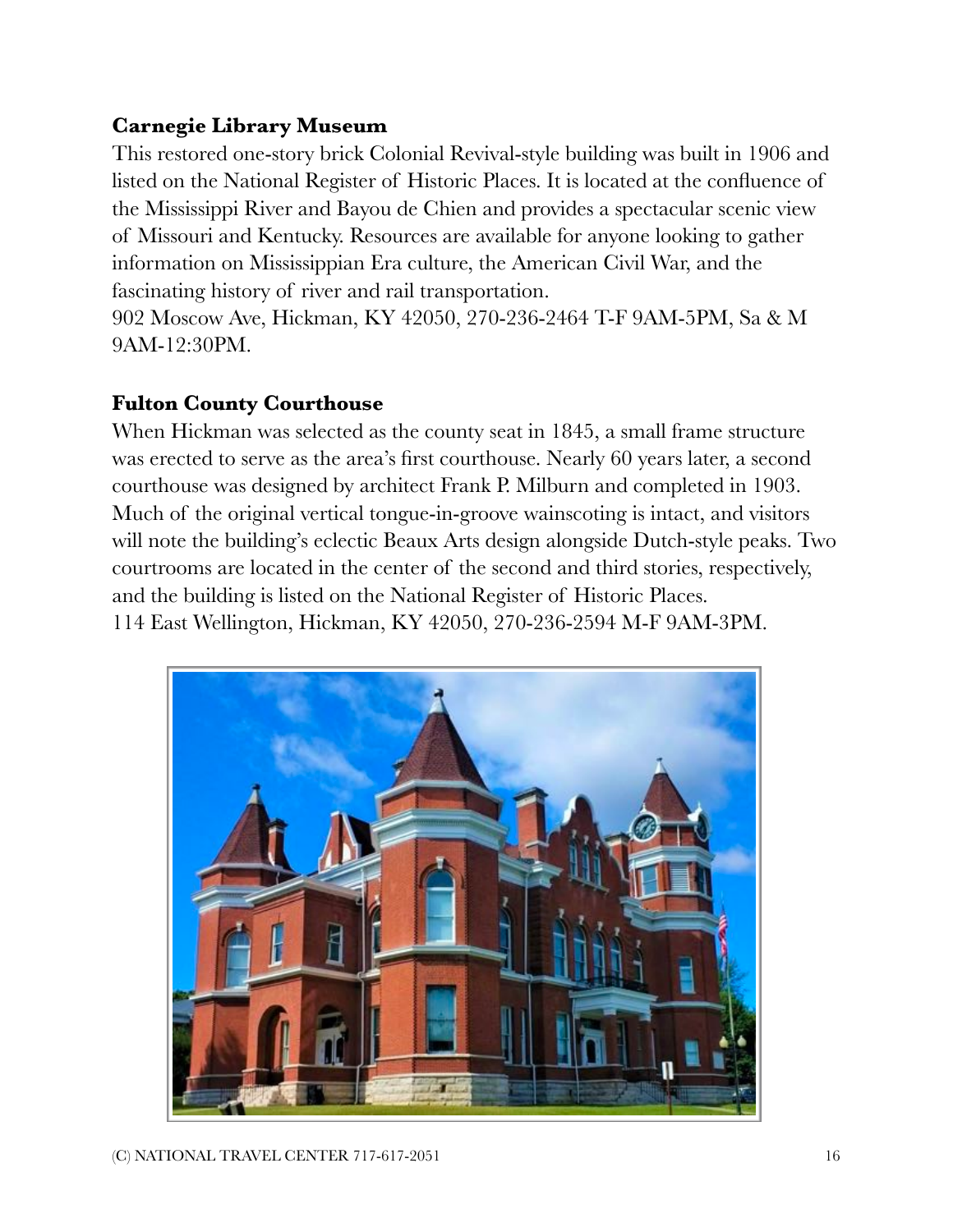#### **Dorena-Hickman Toll Ferry**

Experience the beauty of America's heartland and the Mighty Mississippi as you ride on one of the few remaining riverboat ferries in the United States and the only operating ferry crossing the Mississippi River between Missouri and Kentucky. The ferry runs seven days a week except Thanksgiving, Christmas and New Years, departing Kentucky for the first trip at 7AM and the last at 6:15PM. In winter, the last trip departs 5:15PM. Summon the ferry when you arrive at the landing by pushing the call button. Basic standard car fare \$14.

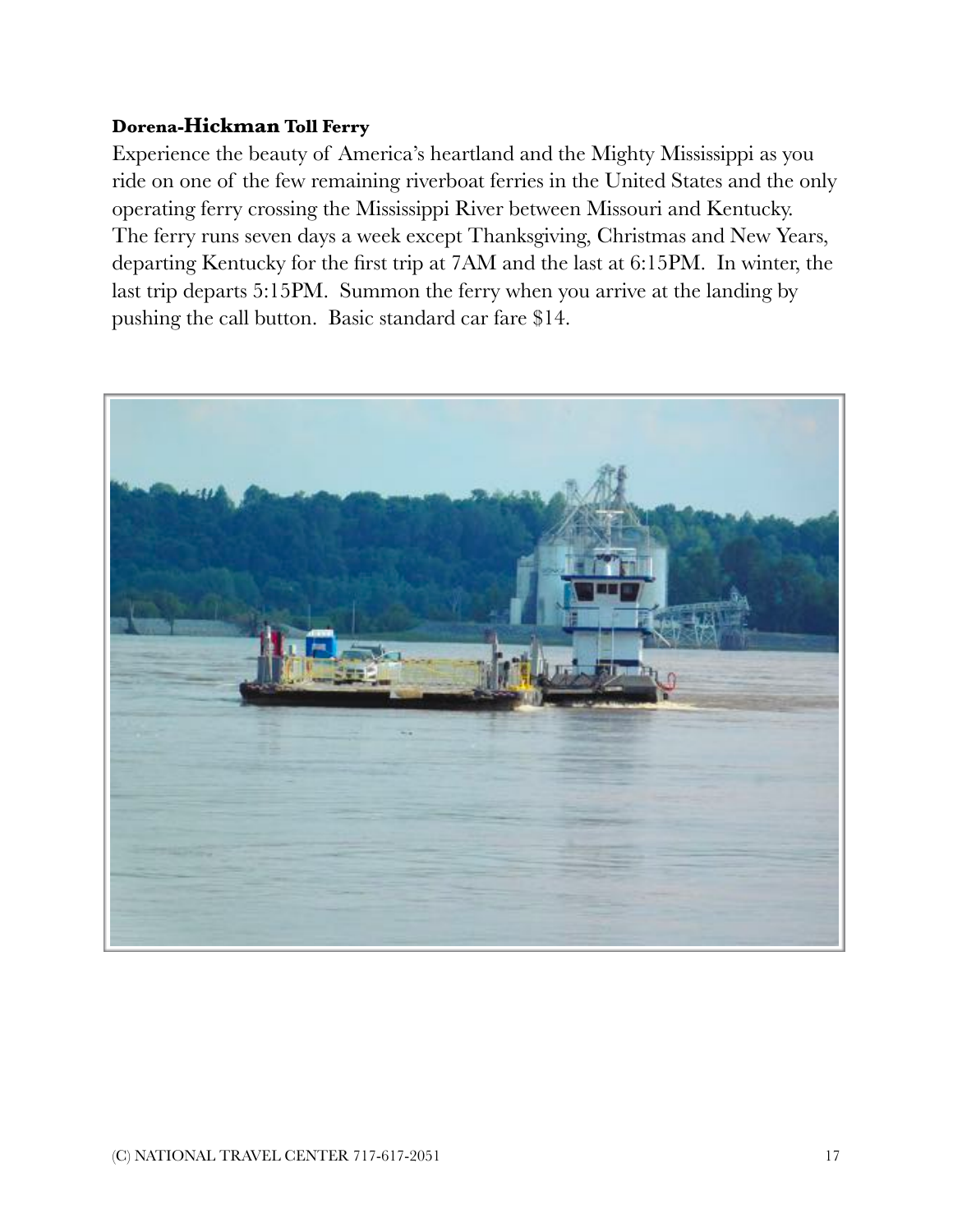

#### **Destination Distinctive Accommodations**

**The Meadows Hotel** 101 Commercial Ave, Fulton, KY 42041, 270-472-5555 A historic boutique hotel with 20 luxurious rooms and a full-service bar and restaurant.

#### **Destination Distinctive Dining**

**Keg Bar & Grill** 444 Lake St, Fulton, KY 42041, 270-472-6101 The oldest and longest running restaurant in Fulton, you'll enjoy fine dining in a unique and casual environment. **Smoke House Restaurant** 906 Red Bud Ln, Fulton, KY 42041, 270-472-2333 Serving American BBQ and homestyle comfort food in a relaxed setting.